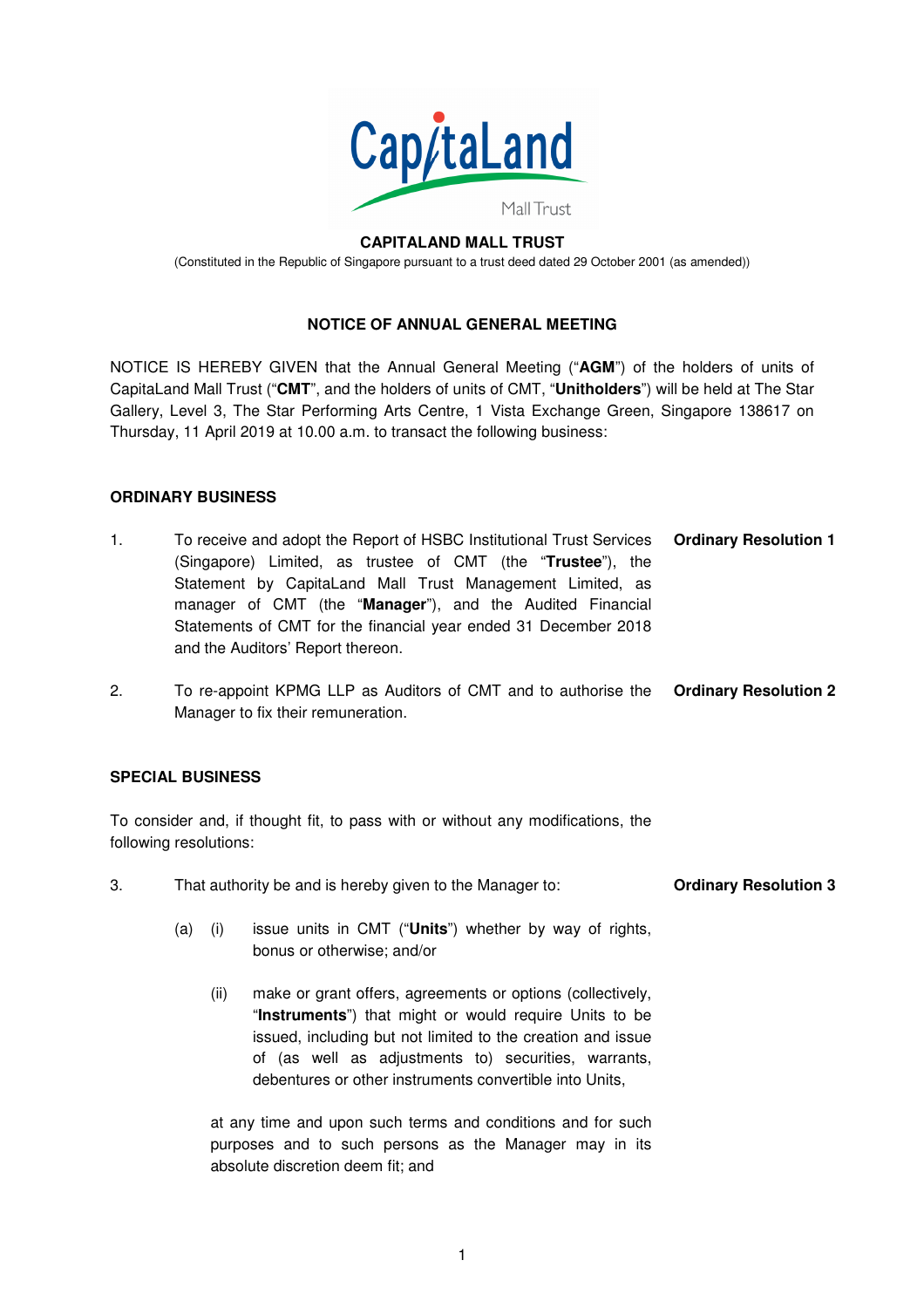(b) issue Units in pursuance of any Instrument made or granted by the Manager while this Resolution was in force (notwithstanding that the authority conferred by this Resolution may have ceased to be in force at the time such Units are issued),

provided that:

- (1) the aggregate number of Units to be issued pursuant to this Resolution (including Units to be issued in pursuance of Instruments made or granted pursuant to this Resolution) shall not exceed fifty per cent. (50.0%) of the total number of issued Units (as calculated in accordance with sub-paragraph (2) below), of which the aggregate number of Units to be issued other than on a pro rata basis to Unitholders (including Units to be issued in pursuance of Instruments made or granted pursuant to this Resolution) shall not exceed twenty per cent. (20.0%) of the total number of issued Units (as calculated in accordance with sub-paragraph (2) below);
- (2) subject to such manner of calculation as may be prescribed by Singapore Exchange Securities Trading Limited (the "**SGX-ST**") for the purpose of determining the aggregate number of Units that may be issued under sub-paragraph (1) above, the total number of issued Units shall be based on the total number of issued Units at the time this Resolution is passed, after adjusting for:
	- (a) any new Units arising from the conversion or exercise of any convertible securities or options which are outstanding or subsisting at the time this Resolution is passed; and
	- (b) any subsequent bonus issue, consolidation or subdivision of Units;
- (3) in exercising the authority conferred by this Resolution, the Manager shall comply with the provisions of the Listing Manual of the SGX-ST for the time being in force (unless such compliance has been waived by the SGX-ST) and the trust deed dated 29 October 2001 constituting CMT (as amended) (the "**Trust Deed**") for the time being in force (unless otherwise exempted or waived by the Monetary Authority of Singapore);
- (4) (unless revoked or varied by the Unitholders in a general meeting) the authority conferred by this Resolution shall continue in force until (i) the conclusion of the next annual general meeting of CMT or (ii) the date by which the next annual general meeting of CMT is required by applicable laws and regulations or the Trust Deed to be held, whichever is the earlier;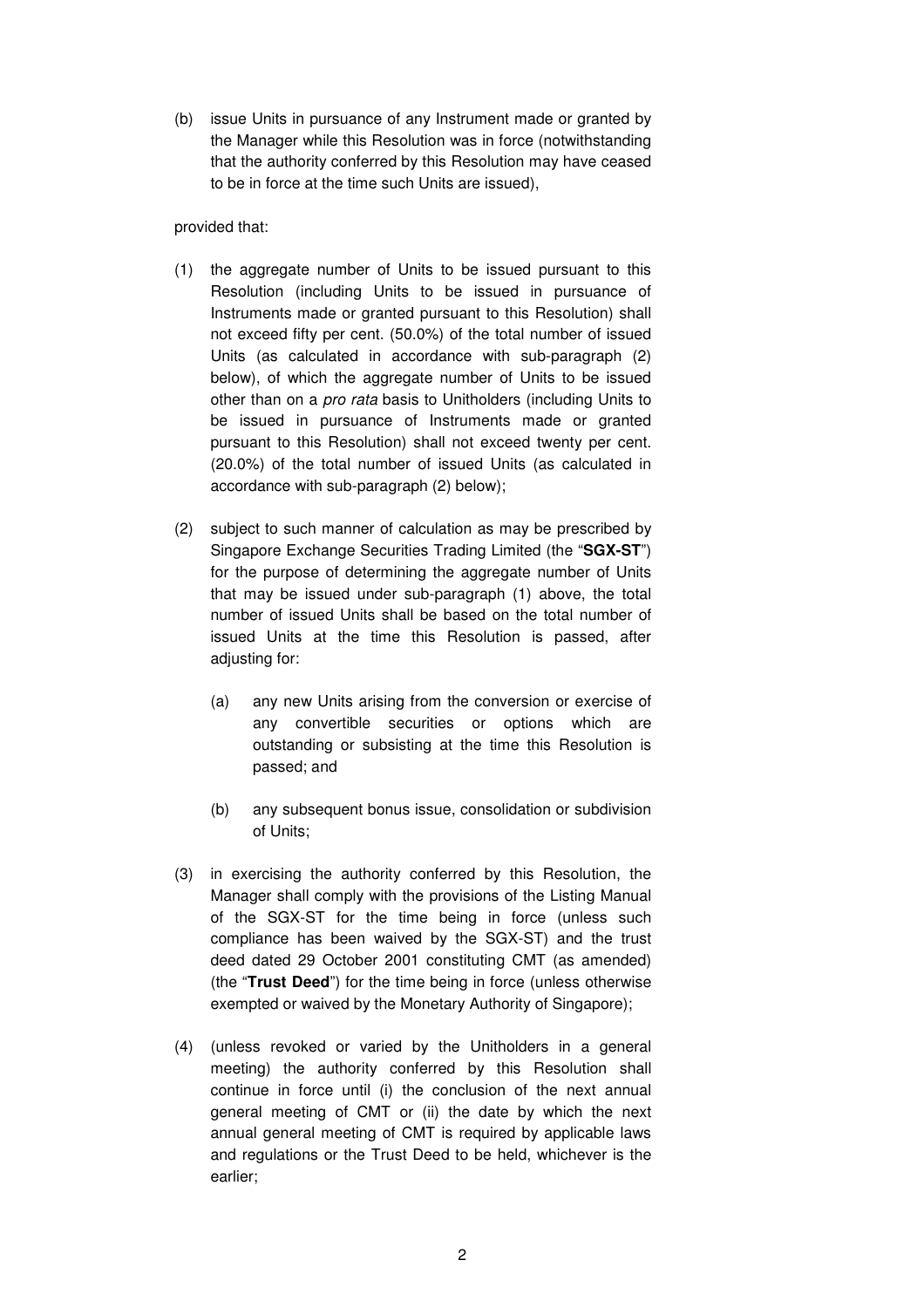- (5) where the terms of the issue of the Instruments provide for adjustment to the number of Instruments or Units into which the Instruments may be converted in the event of rights, bonus or other capitalisation issues or any other events, the Manager is authorised to issue additional Instruments or Units pursuant to such adjustment notwithstanding that the authority conferred by this Resolution may have ceased to be in force at the time the Instruments or Units are issued; and
- (6) the Manager and the Trustee be and are hereby severally authorised to complete and do all such acts and things (including executing all such documents as may be required) as the Manager or, as the case may be, the Trustee may consider expedient or necessary or in the interests of CMT to give effect to the authority conferred by this Resolution.

#### **(Please see Explanatory Note 1)**

#### 4. That: **Ordinary Resolution 4**

- (a) the exercise of all the powers of the Manager to repurchase issued Units for and on behalf of CMT not exceeding in aggregate the Maximum Limit (as hereafter defined), at such price or prices as may be determined by the Manager from time to time up to the Maximum Price (as hereafter defined), whether by way of:
	- (i) market repurchase(s) on the SGX-ST and/or, as the case may be, such other stock exchange for the time being on which the Units may be listed and quoted; and/or
	- (ii) off-market repurchase(s) (which are not market repurchase(s)) in accordance with any equal access scheme(s) as may be determined or formulated by the Manager as it considers fit in accordance with the Trust Deed,

 and otherwise in accordance with all applicable laws and regulations including the rules of the SGX-ST or, as the case may be, such other stock exchange for the time being on which the Units may be listed and quoted, be and is hereby authorised and approved generally and unconditionally (the "**Unit Buy-Back Mandate**");

 (b) (unless revoked or varied by the Unitholders in a general meeting) the authority conferred on the Manager pursuant to the Unit Buy-Back Mandate may be exercised by the Manager at any time and from time to time during the period commencing from the date of the passing of this Resolution and expiring on the earliest of: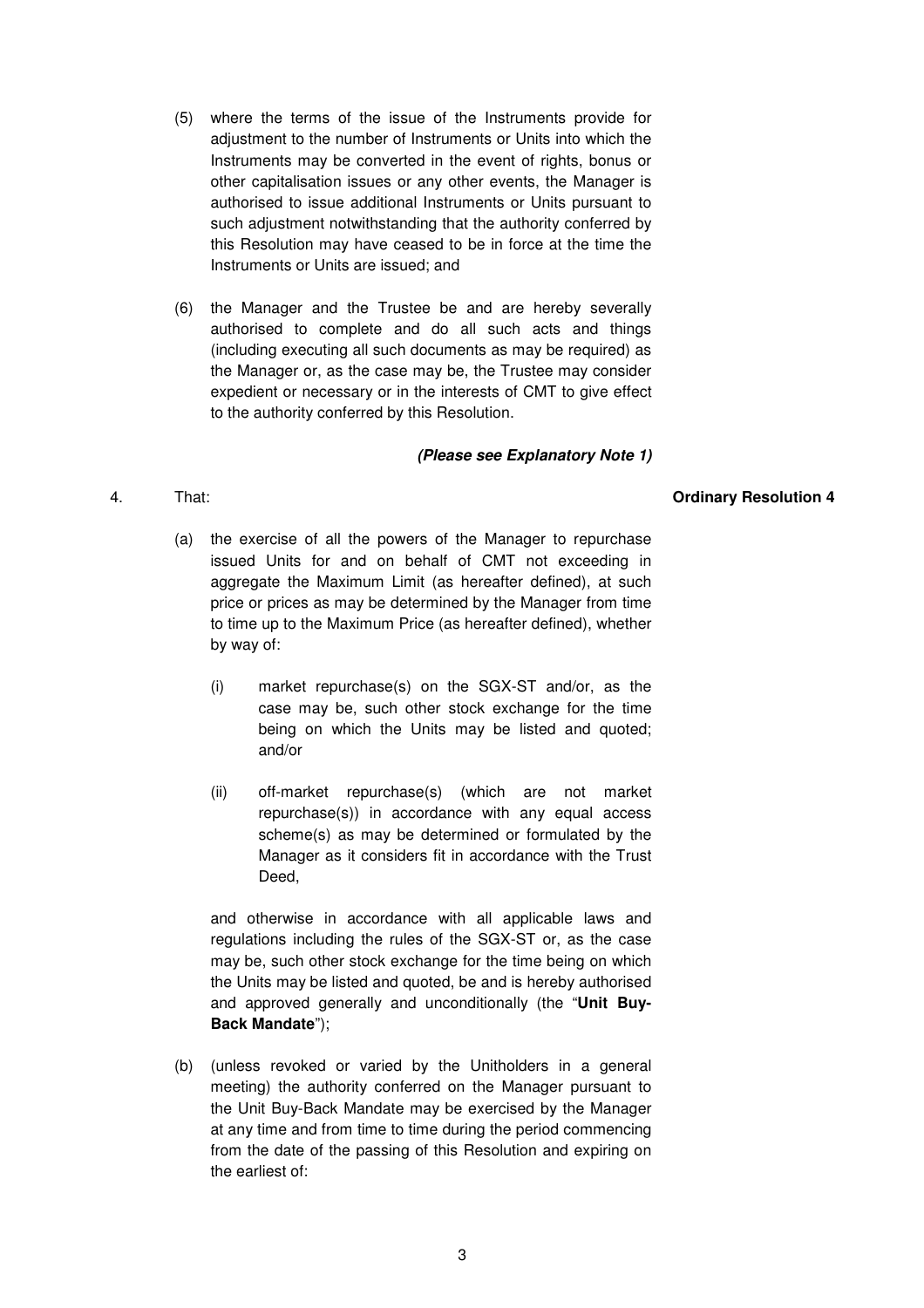- (i) the date on which the next annual general meeting of CMT is held;
- (ii) the date by which the next annual general meeting of CMT is required by applicable laws and regulations or the Trust Deed to be held; or
- (iii) the date on which repurchases of Units pursuant to the Unit Buy-Back Mandate are carried out to the full extent mandated;
- (c) in this Resolution:

 "**Average Closing Price**" means the average of the closing market prices of the Units over the last five Market Days, on which transactions in the Units were recorded, immediately preceding the date of the market repurchase or, as the case may be, the date of the making of the offer pursuant to the offmarket repurchase, and deemed to be adjusted for any corporate action that occurs after the relevant five Market Days;

 "**date of the making of the offer**" means the date on which the Manager makes an offer for an off-market repurchase, stating therein the repurchase price (which shall not be more than the Maximum Price for an off-market repurchase) for each Unit and the relevant terms of the equal access scheme for effecting the off-market repurchase;

 "**Market Day**" means a day on which the SGX-ST and/or, as the case may be, such other stock exchange for the time being on which the Units may be listed and quoted, is open for trading in securities;

 "**Maximum Limit**" means that number of Units representing 2.5% of the total number of issued Units as at the date of the passing of this Resolution; and

 "**Maximum Price**" in relation to a Unit to be repurchased, means the repurchase price (excluding brokerage, stamp duty, commission, applicable goods and services tax and other related expenses) which shall not exceed 105.0% of the Average Closing Price of the Units for both a market repurchase and an off-market repurchase.

 (d) the Manager and the Trustee be and are hereby severally authorised to complete and do all such acts and things (including executing all such documents as may be required) as the Manager or, as the case may be, the Trustee may consider expedient or necessary or in the interests of CMT to give effect to the transactions contemplated and/or authorised by this Resolution.

#### **(Please see Explanatory Note 2)**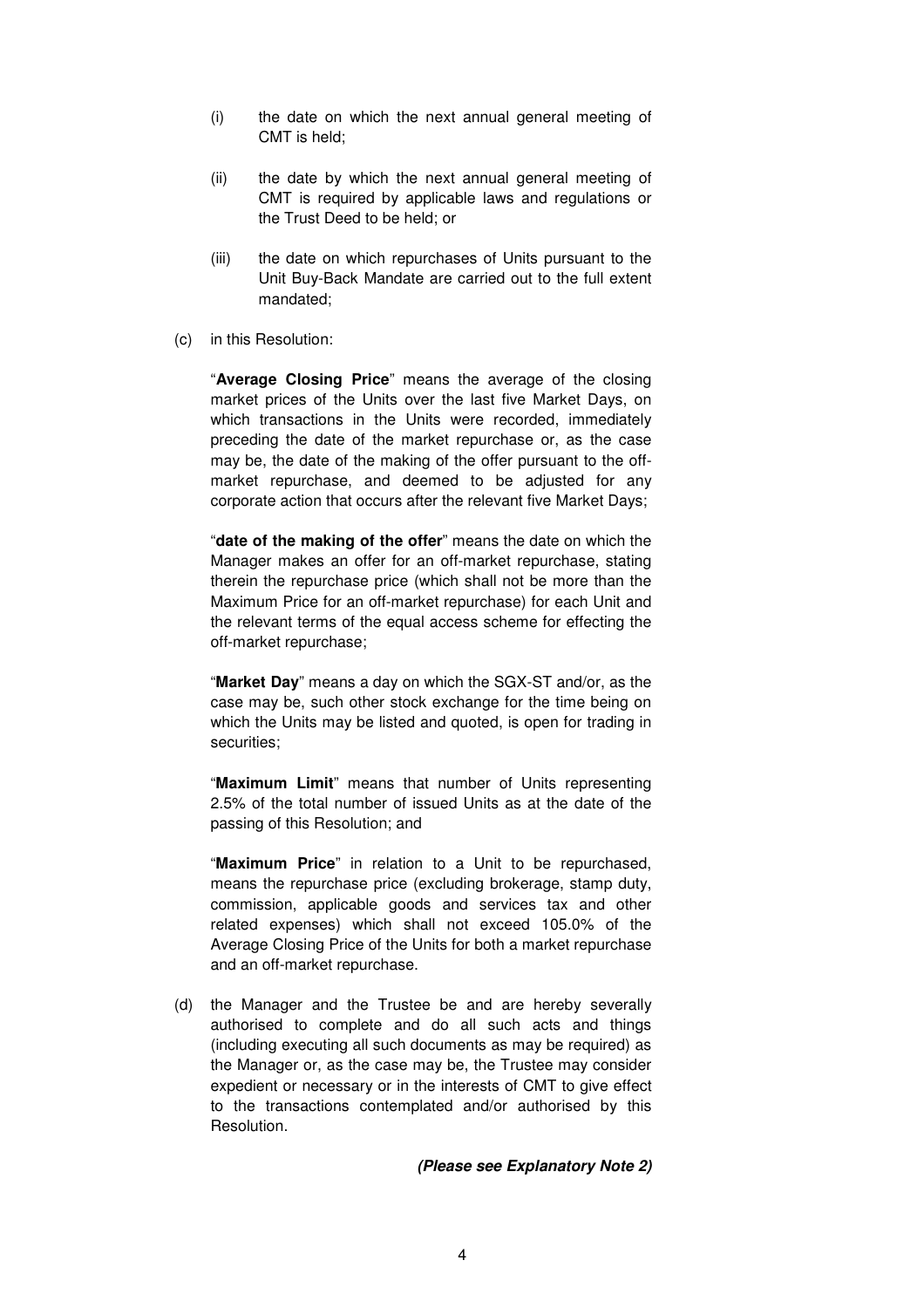# BY ORDER OF THE BOARD **CAPITALAND MALL TRUST MANAGEMENT LIMITED**  (Registration Number: 200106159R) as manager of **CapitaLand Mall Trust**

#### **LEE JU LIN, AUDREY**

Company Secretary

### **Singapore**

13 March 2019

#### **Notes:**

- 1. (a) A Unitholder who is not a relevant intermediary (as defined below) is entitled to appoint not more than two proxies to attend, speak and vote at the AGM. Where such Unitholder's Proxy Form appoints more than one proxy, the proportion of the unitholding concerned to be represented by each proxy shall be specified in the Proxy Form.
	- (b) A Unitholder who is a relevant intermediary is entitled to appoint more than two proxies to attend, speak and vote at the AGM, but each proxy must be appointed to exercise the rights attached to a different Unit or Units held by such Unitholder. Where such Unitholder's Proxy Form appoints more than one proxy, the number of Units in relation to which each proxy has been appointed shall be specified in the Proxy Form.

#### "**relevant intermediary**" means:

- (i) a banking corporation licensed under the Banking Act, Chapter 19 of Singapore, or a wholly-owned subsidiary of such a banking corporation, whose business includes the provision of nominee services and who holds Units in that capacity;
- (ii) a person holding a capital markets services licence to provide custodial services for securities under the Securities and Futures Act, Chapter 289 of Singapore, and who holds Units in that capacity; or
- (iii) the Central Provident Fund Board ("**CPF Board**") established by the Central Provident Fund Act, Chapter 36 of Singapore, in respect of Units purchased under the subsidiary legislation made under that Act providing for the making of investments from the contributions and interest standing to the credit of members of the Central Provident Fund, if the CPF Board holds those Units in the capacity of an intermediary pursuant to or in accordance with that subsidiary legislation.
- 2. A proxy need not be a Unitholder.
- 3. The Proxy Form must be deposited at the office of CMT's Unit Registrar, Boardroom Corporate & Advisory Services Pte. Ltd., 50 Raffles Place, #32-01 Singapore Land Tower, Singapore 048623 no later than Tuesday, 9 April 2019 at 10.00 a.m., being 48 hours before the time appointed for holding the AGM.

#### **Personal Data Privacy:**

By submitting an instrument appointing a proxy(ies) and/or representative(s) to attend, speak and vote at the AGM of CMT and/or any adjournment thereof, a Unitholder (i) consents to the collection, use and disclosure of the Unitholder's personal data by the Manager and the Trustee (or their agents) for the purpose of the processing and administration by the Manager and the Trustee (or their agents) of proxies and representatives appointed for the AGM of CMT (including any adjournment thereof) and the preparation and compilation of the attendance lists, minutes and other documents relating to the AGM of CMT (including any adjournment thereof), and in order for the Manager and the Trustee (or their agents) to comply with any applicable laws, listing rules, regulations and/or guidelines (collectively, the "**Purposes**"), (ii) warrants that where the Unitholder discloses the personal data of the Unitholder's proxy(ies) and/or representative(s) to the Manager and the Trustee (or their agents), the Unitholder has obtained the prior consent of such proxy(ies) and/or representative(s) for the collection, use and disclosure by the Manager and the Trustee (or their agents) of the personal data of such proxy(ies) and/or representative(s) for the Purposes, and (iii) agrees that the Unitholder will indemnify the Manager and the Trustee in respect of any penalties, liabilities, claims, demands, losses and damages as a result of the Unitholder's breach of warranty.